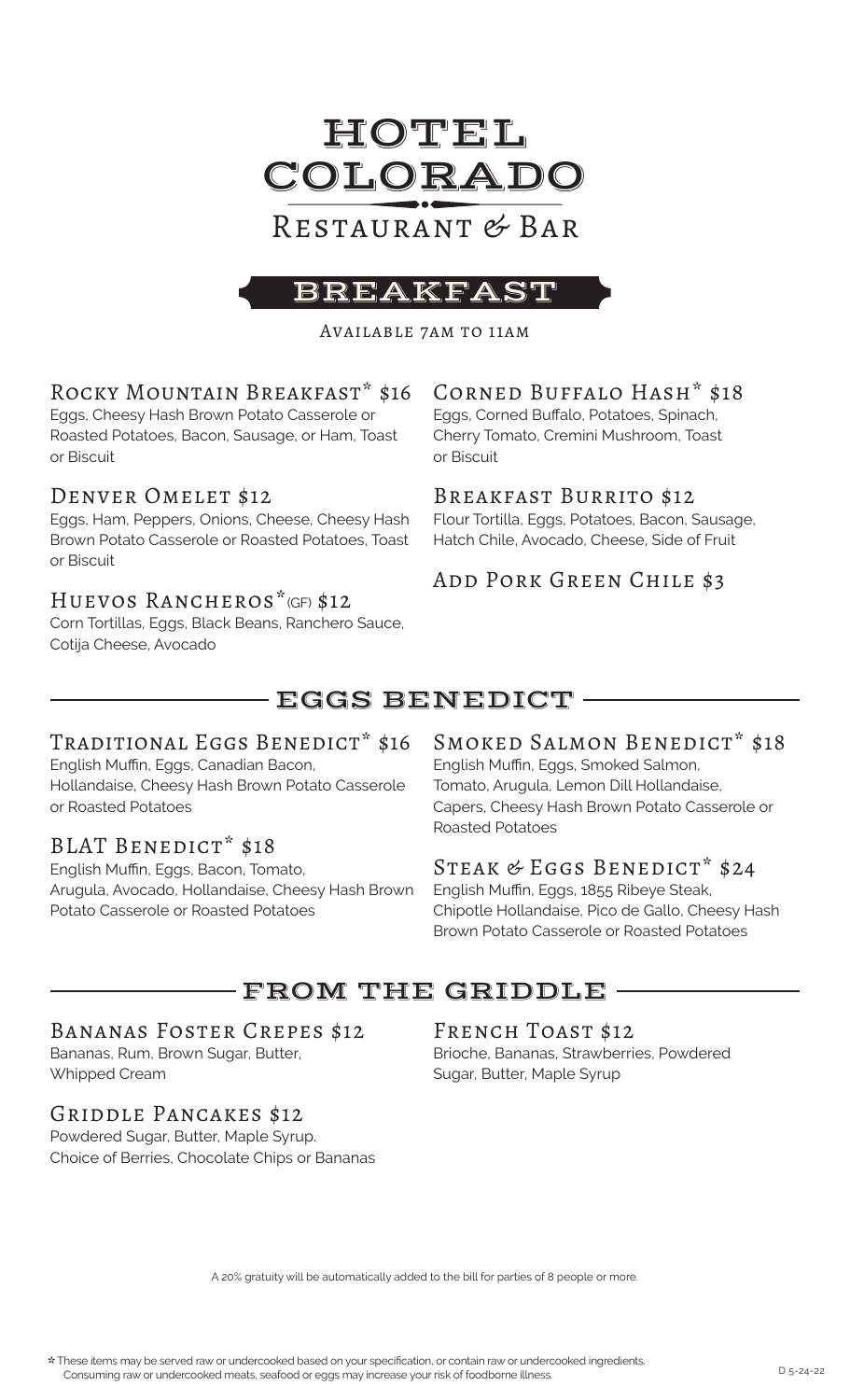## SIDE PLATES

### OATMEAL \$13

Steel Cut Oats, Brown Sugar, Milk, Dried Fruit, Toasted Almonds

Sausage Gravy & Biscuits \$10 Cheddar Jack Cheese, Scallions

WARM CINNAMON ROLL \$7 Cream Cheese Frosting

> PARFAIT \$13 Yogurt, Granola, Mixed Berries

Seasonal Fruit & Berries \$9

## ROCK CANYON COFFEE

Coffee \$3.50 Espresso \$3.50 Double \$5 Cappuccino \$5

## SMOOTHIES

Strawberry-Banana \$10 Yogurt & Honey

> Mixed Berry \$10 Yogurt & Honey

## BREAKFAST DRINK ADD-ONS

HC Bloody Mary \$15

Vanjak Colorado Vodka, HC Signature Bloody Mary Mix, Garnished with Candied Bacon and an assortment of Pickled Vegetables *Purchase the HC Logo Glass for* \$6

## Irish Coffee \$12

### Mimosa \$9

JUICES: Apple, Cranberry, Grapefruit, Orange, Tomato, Pineapple \$4.50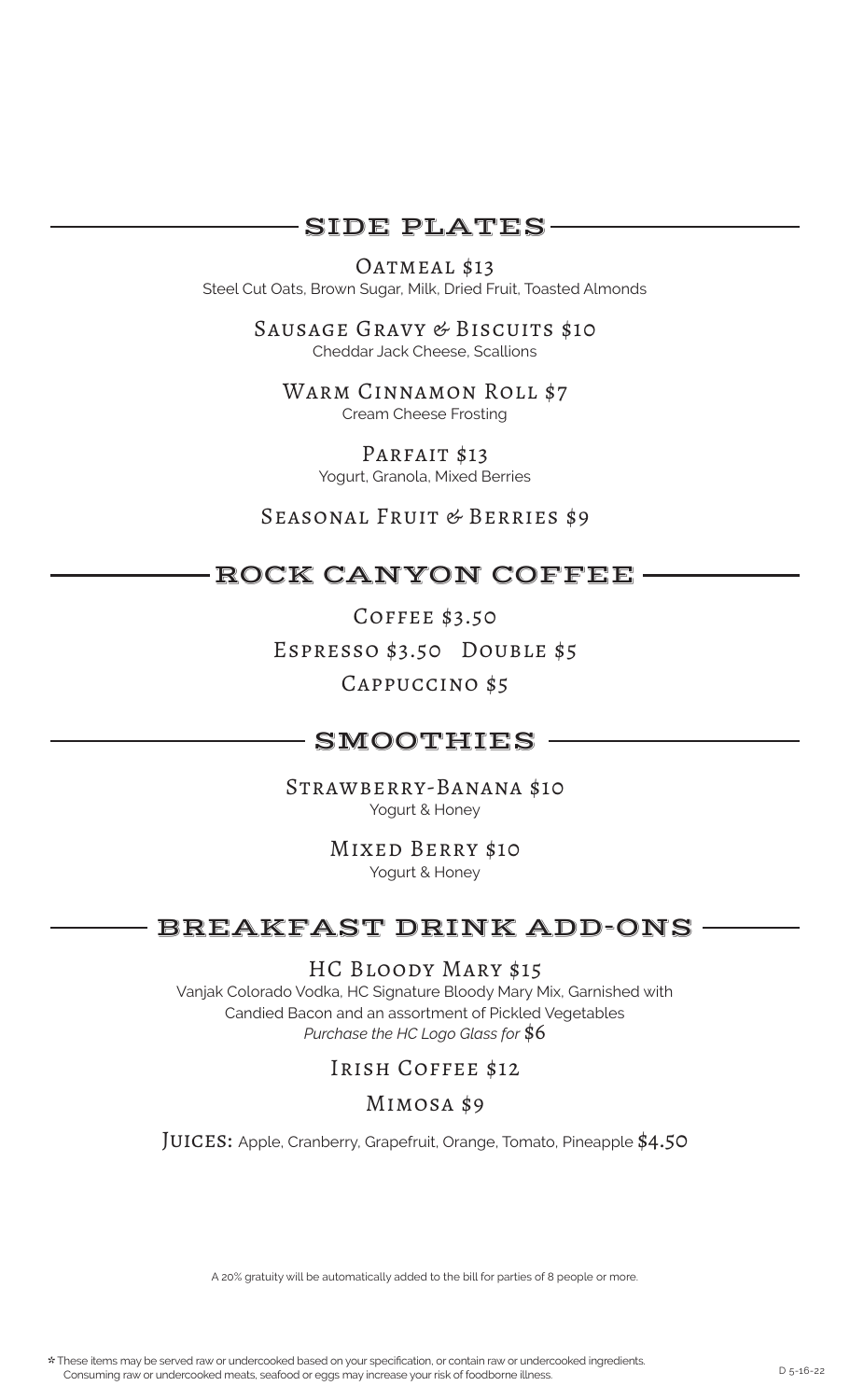

# Restaurant & Bar

# LUNCH

# STARTERS

#### BRUSCHETTA \$15

Sliced Roma Tomatoes, Boursin & Parmesan Cheeses, Fresh Garlic, Micro Basil, Balsamic Glaze, French Baguette

FRITTO MISTO \$26 Tempura Calamari & Vegetables, Remoulade Sauce, Grilled Lemon

Coconut Shrimp \$20 Coconut Shrimp, Bang Bang Sauce, Grilled Mango-Pineapple Relish

### FIRE ROASTED ELOTE DIP (GF) \$16

Hatch Green Chili, Cotija Cheese, Cilantro, Fresh Tortilla Chips

### Chef's Board \$30

Country Ham, Aged Cheddar, Drunken Goat, Seasonal Preserve, Seasonal Fruit, Warm French Baguette, Pickled Vegetables, Whole Grain Mustard, Colorado Mountain Honey

Chicken Cordon Bleu Bites \$15

Panko Coated Gruyere, Ham & Chicken Served with Honey Mustard

# SOUPS & SALADS

*All of our Salad Dressings are House Made & Gluten Free. House Made Dressings: Ranch, Caesar, Creamy Chardonnay Vinaigrette, Citrus Vinaigrette, Italian. Add Grilled Chicken, Salmon, or Shrimp \$10*

> Garden Vegetable Minestrone Soup \$14 Fresh Garden Vegetables, White Beans, Barley, Pasta, Vegetable Broth, Pesto

Watermelon Tomato Gazpacho (GF) \$11 Watermelon, Pistachio, Micro Greens

GARDEN SALAD Side \$8 Entrée \$14 Spring Born Garden Greens & Alfalfa Sprouts, Shaved Cucumber, Carrots, Radish, Cherry Tomatoes, Crostini *Choice of House Made Dressings*

CAESAR SALAD Side \$11 Entrée \$16 Hearts of Romaine, White Anchovy, Garlic Brioche Croutons, Parmesan Cheese,

Cherry Tomatoes, Caesar Dressing

STRAWBERRY SALAD Entrée \$16 Baby Spinach, Frisee, Strawberries, Shaved Cucumbers, Goat Cheese, Candied Pecans, Crostini, Creamy Chardonnay Vinaigrette

### $THE HC SALAD$  (GF) Side  $$1O$

Baby Spinach & Frisee, Cucumber Ring, Sliced Mushrooms, Tomatoes, Smoked Bacon, Bleu Cheese Crumbles, Shallots, Hard Boiled Egg, Creamy Chardonnay Vinaigrette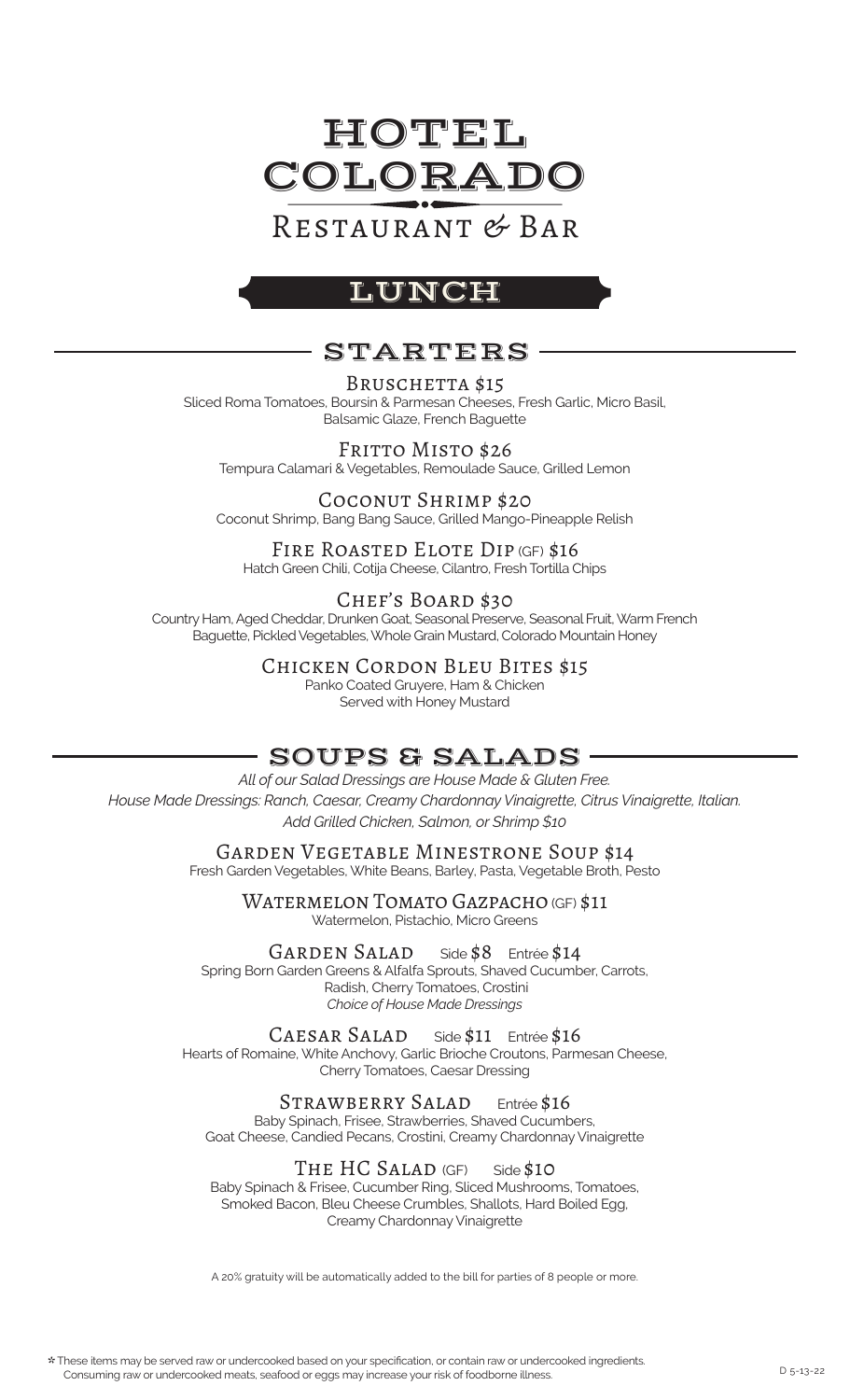

#### HC Burger \* \$17

Two Beef Patties, American Cheese, Lettuce, Tomato, Onion, Pickles, Thousand Island Dressing, Buttered Toasted Brioche Bun Served with Fresh Cut Fries

#### Chicken Salad \$18

Southwestern Chicken, Celery, Red Onion, Red Grapes, Dill Lemon Mayo, Dijon, Grilled Pita Bread, Served with Fresh Cut Fries

#### FISH & CHIPS \$25

Beer Batter Atlantic Cod, Tartar Sauce, Served with Fresh Cut Fries & Slaw

#### Buffalo Ruben \$19

Corned Buffalo, Swiss Cheese, Cabbage Slaw, Thousand Island Dressing Served with Fresh Cut Fries

#### FLATBREAD (Vegan) \$18

Local Mushrooms, Marinated Artichokes, Vegan Mozzarella, Baby Arugula, Lemon Truffle Infused Oil, Balsamic Glaze

## TACOS

*Two Tacos per order. Served with Tortilla Chips & Salsa Add Fresh Made Guacamole \$10*

SHRIMP BANG BANG TACOS (GF) \$19 Crispy Shrimp, Bang Bang Sauce, Cabbage-Cilantro Slaw, Baby Kale, Tomatoes,

Pico de Gallo, Cotija Cheese

Fish Tacos (GF) \$18 Blackened Mahi Mahi, Cabbage-Cilantro Slaw, Pico De Gallo, Cilantro Ranch

### DESSERTS

All American Banana Split \$15 Chocolate, Vanilla & Strawberry Ice Cream Traditional Toppings

Crème Brulee Cheesecake \$13 Caramel Drizzle, Vanilla Whipped Cream

Iron Skillet Cookie \$12 Vanilla Bean Ice Cream, Chocolate Drizzle

CHOCOLATE TORTE (GF) \$13 Vanilla Whipped Cream, Strawberry, Chocolate Sauce

SELECTION OF SPECIALTY ICE CREAMS & SORBETS

*Ask your server for our current offerings* Small \$6 Large \$10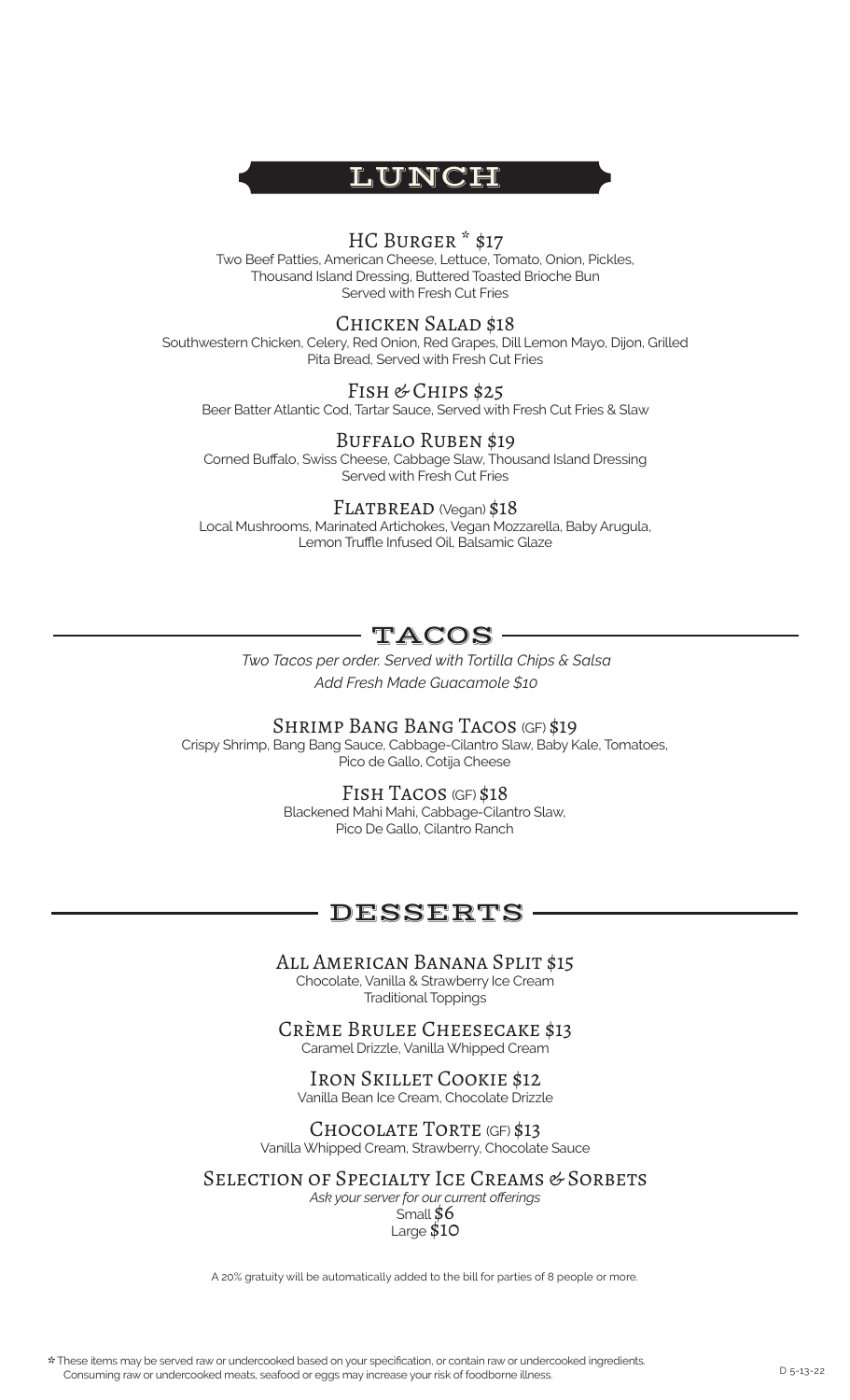

# Restaurant & Bar

## DINNER

# STARTERS

#### BRUSCHETTA \$15

Sliced Roma Tomatoes, Boursin & Parmesan Cheeses, Fresh Garlic, Micro Basil, Balsamic Glaze, French Baguette

FRITTO MISTO \$26 Tempura Calamari & Vegetables, Remoulade Sauce, Grilled Lemon

Coconut Shrimp \$20 Coconut Shrimp, Bang Bang Sauce, Grilled Mango-Pineapple Relish

#### FIRE ROASTED ELOTE DIP (GF) \$16

Hatch Green Chili, Cotija Cheese, Cilantro, Fresh Tortilla Chips

### Chef's Board \$30

Country Ham, Aged Cheddar, Drunken Goat, Seasonal Preserve, Seasonal Fruit, Warm French Baguette, Pickled Vegetables, Whole Grain Mustard, Colorado Mountain Honey

Chicken Cordon Bleu Bites \$15

Panko Coated Gruyere, Ham & Chicken Served with Honey Mustard

## SOUPS & SALADS

*All of our Salad Dressings are House Made & Gluten Free. House Made Dressings: Ranch, Caesar, Creamy Chardonnay Vinaigrette, Citrus Vinaigrette, Italian Add Grilled Chicken, Salmon, or Shrimp \$10*

> Garden Vegetable Minestrone Soup \$14 Fresh Garden Vegetables, White Beans, Barley, Pasta, Vegetable Broth, Pesto

> > WATERMELON TOMATO GAZPACHO (GF) \$11 Watermelon, Pistachio, Micro Greens

GARDEN SALAD Side \$8 Entrée \$14 Spring Born Garden Greens & Alfalfa Sprouts, Shaved Cucumber, Carrots, Radish, Cherry Tomatoes, Crostini *Choice of House Made Dressings*

CAESAR SALAD Side \$11 Entrée \$16 Hearts of Romaine, White Anchovy, Garlic Brioche Croutons, Parmesan Cheese, Cherry Tomatoes, Caesar Dressing

STRAWBERRY SALAD Entrée \$16 Baby Spinach, Frisee, Strawberries, Shaved Cucumbers, Goat Cheese, Candied Pecans, Crostini, Creamy Chardonnay Vinaigrette

THE HC SALAD (GF) Side \$10 Baby Spinach & Frisee, Cucumber Ring, Sliced Mushrooms, Tomatoes, Smoked Bacon, Bleu Cheese Crumbles, Shallots, Hard Boiled Egg, Creamy Chardonnay Vinaigrette